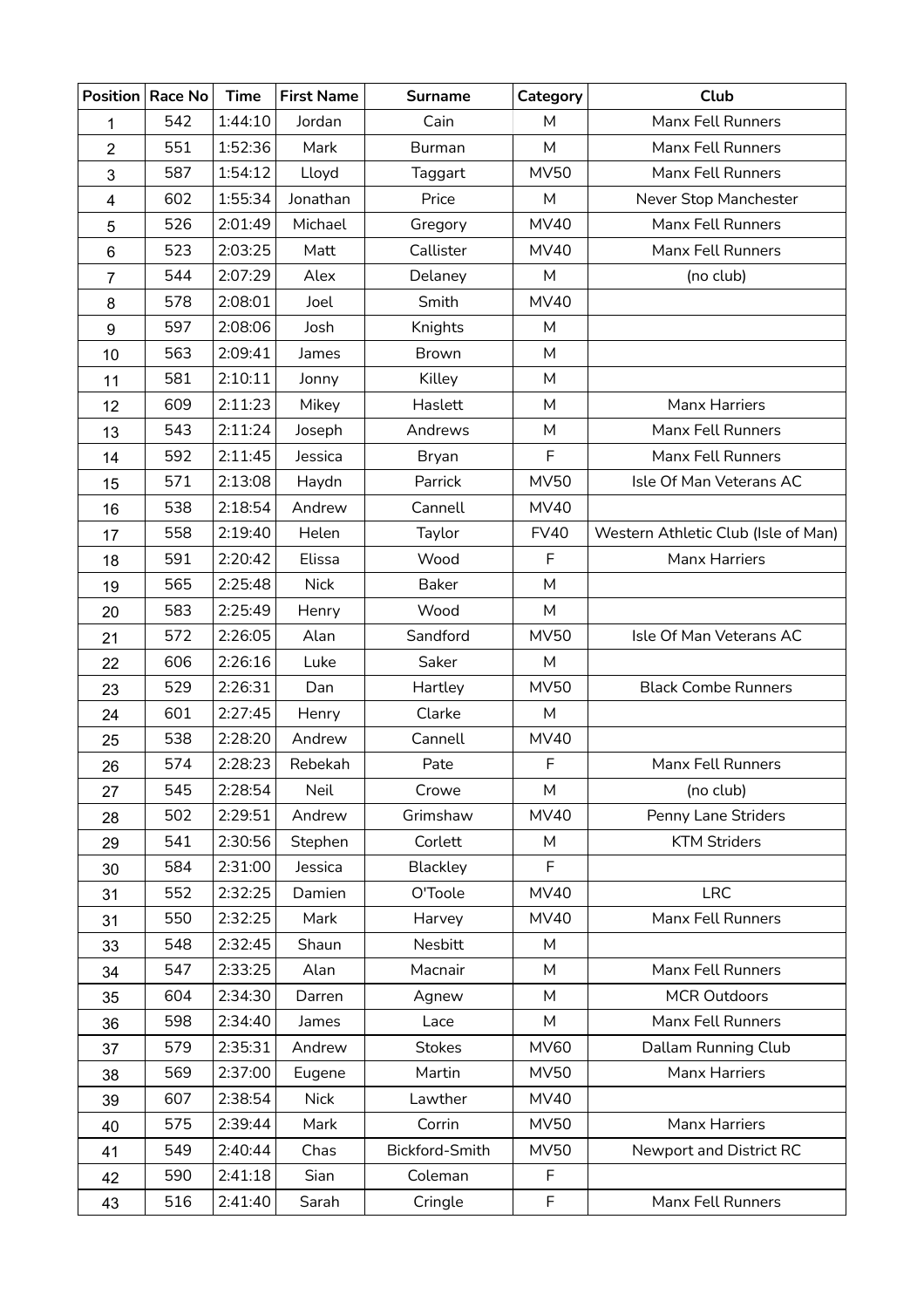|    | Position   Race No | <b>Time</b> | <b>First Name</b> | <b>Surname</b> | Category    | Club                                |
|----|--------------------|-------------|-------------------|----------------|-------------|-------------------------------------|
| 44 | 588                | 2:42:49     | Tom               | Hughes         | <b>MV40</b> | Manx Fell Runners                   |
| 45 | 577                | 2:43:28     | Philip            | Cuthbert       | <b>MV40</b> | <b>Wallasey Athletic Club</b>       |
| 46 | 508                | 2:44:14     | Lisa              | Miles          | <b>FV50</b> | <b>Todmorden Harriers</b>           |
| 47 | 503                | 2:45:10     | Colin             | <b>Dobbs</b>   | <b>MV40</b> | Penny Lane Striders                 |
| 48 | 505                | 2:45:37     | Danny             | Teare          | MV50        | <b>Blackburn Harriers &amp; AC</b>  |
| 49 | 527                | 2:47:13     | Peter             | Tayler         | <b>MV50</b> | <b>Black Combe Runners</b>          |
| 50 | 564                | 2:47:15     | Imogen            | Manning        | F           |                                     |
| 51 | 528                | 2:49:44     | Stephanie         | Heys           | F           |                                     |
| 52 | 556                | 2:51:38     | Fraser            | Veale          | M           | Manx Fell Runners                   |
| 53 | 554                | 2:51:38     | Alexander         | Cain           | M           |                                     |
| 54 | 594                | 2:51:42     | Mike              | Ashby          | <b>MV40</b> | Sale Harriers Manchester            |
| 55 | 593                | 2:51:42     | Hayley            | Ashby          | <b>FV40</b> | Sale Harriers Manchester            |
| 56 | 600                | 2:51:58     | Daniel            | Shute          | M           |                                     |
| 57 | 582                | 2:52:52     | David             | Hodgson        | <b>MV50</b> | Northern (Isle of Man) AC           |
| 58 | 560                | 2:53:06     | James             | Goffe          | <b>MV60</b> | <b>Black Combe Runners</b>          |
| 59 | 599                | 2:53:20     | Maria             | Hull           | F           | Manx Fell Runners                   |
| 60 | 522                | 2:53:38     | Alison            | Clague         | <b>FV50</b> | Manx Fell Runners                   |
| 61 | 531                | 2:53:50     | Voirrey           | Cashin.        | <b>FV40</b> | Northern (Isle of Man) AC           |
| 61 | 530                | 2:53:50     | Ally              | Stennett       | <b>FV40</b> | Northern (Isle of Man) AC           |
| 63 | 518                | 2:55:09     | David             | Webb           | M           |                                     |
| 64 | 513                | 2:55:17     | Kevin             | Holmes         | <b>MV40</b> | Manx Fell Runners                   |
| 65 | 520                | 2:56:01     | Mike              | Turner         | MV50        | Manx Fell Runners                   |
| 66 | 515                | 2:56:10     | Nikki             | Sharpe         | <b>FV40</b> | Manx Fell Runners                   |
| 67 | 580                | 2:57:24     | David             | Smith          | <b>MV50</b> | Manx Fell Runners                   |
| 68 | 514                | 2:57:38     | Graham            | <b>Burden</b>  | <b>MV40</b> | Manx Fell Runners                   |
| 69 | 533                | 2:58:55     | Jean              | Shotter        | <b>FV60</b> | <b>Holmfirth Harriers AC</b>        |
| 70 | 521                | 3:00:58     | Orry              | King           | <b>MV50</b> |                                     |
| 71 | 605                | 3:01:56     | Hannah            | Cawthra        | F           | <b>MCR Outdoors</b>                 |
| 72 | 576                | 3:02:50     | Michael           | Crook          | <b>MV50</b> | Western Athletic Club (Isle of Man) |
| 73 | 537                | 3:03:00     | Andy              | Mulhern        | <b>MV40</b> | (no club)                           |
| 74 | 501                | 3:03:07     | Charlotte         | Rawcliffe      | <b>FV40</b> | Penny Lane Striders                 |
| 75 | 525                | 3:05:08     | Beccy             | Greaves        | <b>FV40</b> |                                     |
| 76 | 603                | 3:05:23     | Zofia             | Rozalska       | F           | <b>MCR Outdoors</b>                 |
| 77 | 519                | 3:05:30     | Suzanne           | Wild           | <b>FV50</b> | Manx Fell Runners                   |
| 78 | 540                | 3:06:20     | John              | Watterson      | <b>MV60</b> | Western Athletic Club (Isle of Man) |
| 79 | 585                | 3:06:25     | Christian         | Thuenker       | M           |                                     |
| 80 | 608                | 3:06:45     | David             | Fisher         | <b>MV40</b> | Manx Fell Runners                   |
| 81 | 557                | 3:06:46     | Rachel            | Kelsall        | F           |                                     |
| 82 | 553                | 3:08:18     | Elisabeth         | Rattigan       | <b>FV40</b> |                                     |
| 83 | 555                | 3:11:50     | Rebecca           | Greenslade     | F           |                                     |
| 84 | 504                | 3:13:35     | Gregory           | Moore          | M           |                                     |
| 85 | 562                | 3:13:39     | Kathy             | Garrett        | <b>FV40</b> | Isle Of Man Veterans AC             |
| 86 | 536                | 3:15:00     | Katy              | Thompson       | <b>FV60</b> | <b>Clayton-le-Moors Harriers</b>    |